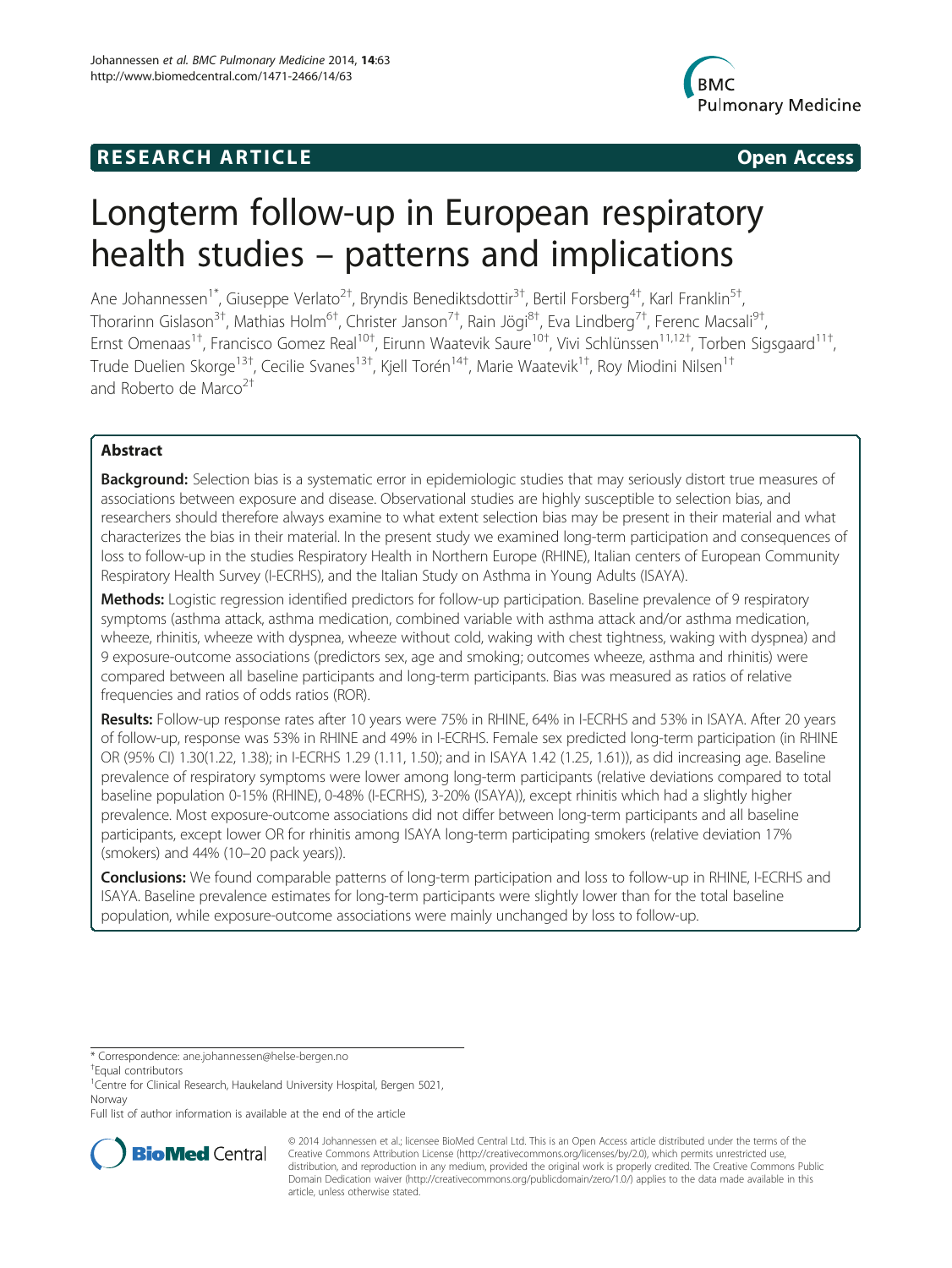## Background

Large prospective population-based studies provide important evidence for public health interventions aiming at early disease prevention and treatment [\[1,2](#page-8-0)]. However, in order to draw valid scientific conclusions, data must be collected in a way that minimizes systematic errors [[3\]](#page-8-0). Failing to avoid such errors in data collection could compromise the internal validity of exposure-outcome associations, leading to biased effect estimates and erroneous conclusions [[1,4,5\]](#page-8-0).

In a population-based follow-up study data is collected repeatedly within the same cohort of study participants. Inevitably, this study design is vulnerable to loss to followup. If loss to follow-up is greater in some exposure groups than others, it can affect prevalence estimates and in some cases also exposure-outcome association estimates [\[6](#page-8-0)-[9](#page-8-0)]. Thus, an evaluation of non-response and loss to follow-up is essential in order to determine the validity and scientific potential of population-based epidemiological studies.

In 1989, the largest European longitudinal study within the field of respiratory health was launched; the European Community Respiratory Health Survey (ECRHS) [\[10\]](#page-8-0). In relation to this study, Northern European countries initiated a study with postal questionnaires expanding the baseline ECRHS population to include representative populations in Iceland, Denmark, Sweden, Norway and Estonia: the Respiratory Health in Northern Europe (RHINE) study [\[11\]](#page-8-0). Also in Southern Europe study centers were involved in both the ECRHS as well as formed separate studies in relation with ECRHS. Italian Study on Asthma in Young Adults (ISAYA) is one such study [\[12](#page-9-0)].

The aim of the present paper was to examine longterm participation and consequences of loss to follow-up in Northern European and Italian study centers. We aimed to identify predictors for long-term participation, and to quantify bias in selected respiratory outcomes and exposure-outcome associations.

## Methods

#### Study population

The overall aims of RHINE, I-ECRHS and ISAYA are to identify incidence, prevalence and risk factors for respiratory diseases such as asthma and chronic obstructive pulmonary disease, and symptoms related to such diseases. RHINE is a large Northern European prospective cohort study initiated in 1989–1992, with follow-ups in 1999– 2000 and in 2010–2012 (Figure 1). Participating centers in RHINE are Reykjavik (Iceland), Bergen (Norway), Umeå, Uppsala and Gothenburg (Sweden), Aarhus (Denmark) and Tartu (Estonia) [[11](#page-8-0)[,13](#page-9-0)].

The Italian centers included in the ECRHS are Verona, Pavia and Turin. They were all included in the ECRHS in 1991–93 with a follow-up examination in 1998–2000 [[14](#page-9-0)]. Verona also completed a second follow-up in 2008–2009 (Figure 1).

ISAYA was initially conducted in 1998–2000 and comprised nine study centers [\[12](#page-9-0)]. Of these, two centers, Verona and Sassari, participated in a follow-up study in 2008–2009 (Figure 1).

We examined data from the total baseline populations in each of the three studies, and compared them with baseline data for 10-yrs follow-up populations (subjects who participated both at baseline and first follow-up in the studies) and with baseline data for 20-yrs follow-up populations (subjects who participated both at baseline and both follow-up examinations in RHINE and I-ECRHS). We also examined data on associations of smoking with selected outcomes for all three studies in 1998–2000 (first follow-up study for RHINE and I-ECRHS, and baseline for ISAYA) and compared them with the same data for 10-yrs follow-up populations. The selection of 1998–2000 data for these exposure-outcome analyses was due to missing smoking information at baseline for RHINE and I-ECRHS.

In all studies, informed consent was obtained from each participant prior to each stage, and the studies were approved by regional committees of medical research ethics according to national legislations. For exact names on the regional ethics committees in each study centre, please see information in the online supplement.

#### Selected outcomes and exposures

The data used for the present study was collected through questionnaires with the same questions in all three studies. In RHINE, the data was collected through self-administered questionnaires, while in the Italian studies the data was collected partly through self-administered questionnaires (66% in I-ECRHS and 72% in ISAYA) and partly by telephone interviews (44% in I-ECRHS and 28% in ISAYA) [[14](#page-9-0),[15](#page-9-0)]. Main outcomes for the present study were wheeze, asthma and rhinitis (see online supplement for exact question wording). In

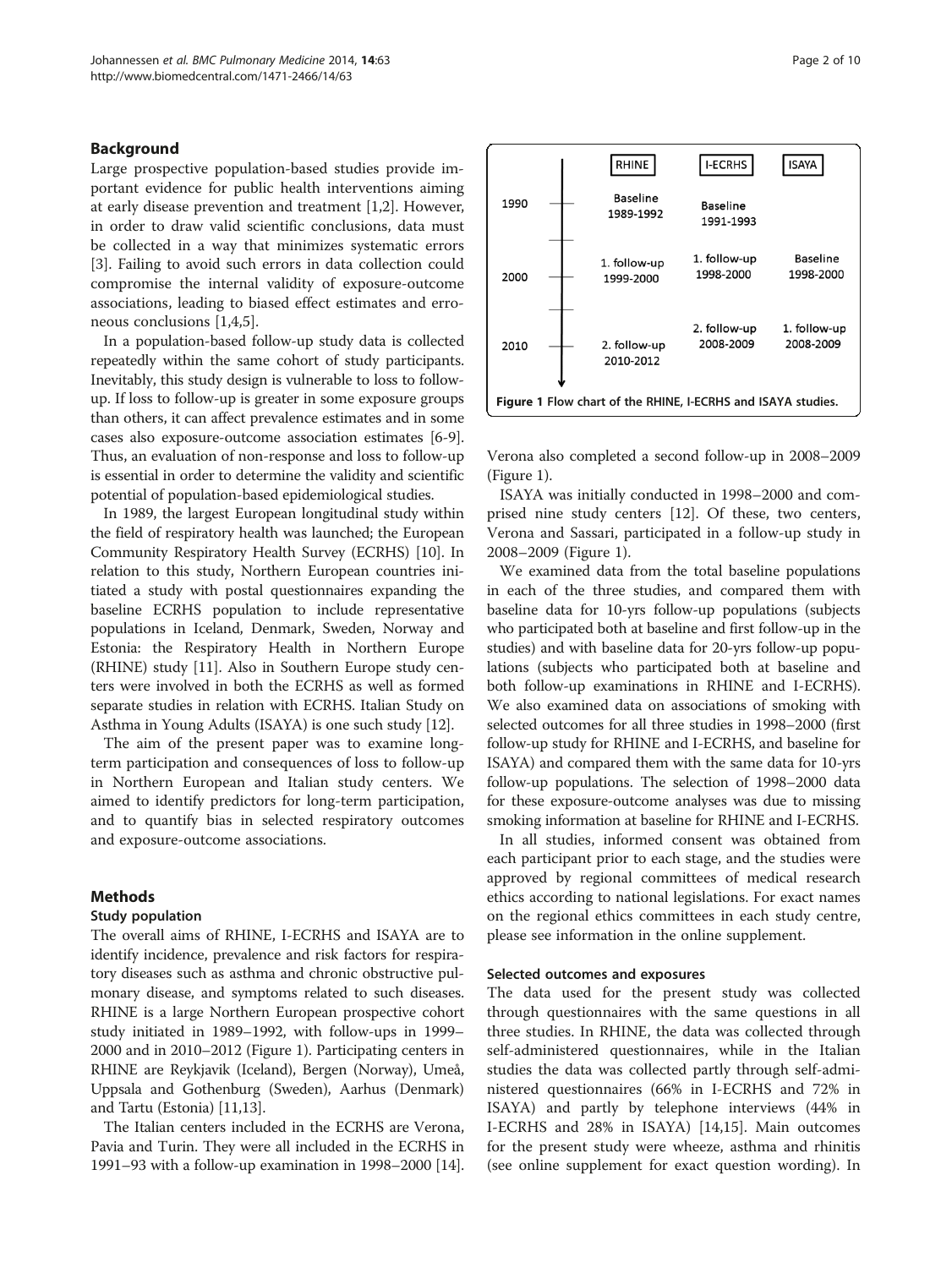<span id="page-2-0"></span>the online supplement, we also present baseline prevalence of other respiratory symptoms: wheeze with dyspnea, wheeze without cold, waking with chest tightness, waking with dyspnea, asthma attack last 12 months, and current asthma medication.

Selected exposure variables were sex and age at baseline, as well as study center. In addition, we inspected associations of wheeze, asthma, rhinitis with smoking exposure. Smoking variables were self-reported never/ ex/current smoker, and smokers defined as <10 pack years,  $10−20$  pack years and ≥20 pack years, with one pack year being defined as having smoked 20 cigarettes a day for one year.

### Statistical methods

All analyses were performed using Stata/SE version 12.1 (StataCorp, Texas, USA) software for Windows. Logistic regression analyses were performed to estimate associations of age, sex and study center with long-term participation, using a binary indicator of participation in follow-up  $(0 = no, 1 = yes)$  as dependent variable.

When examining if prevalence and association estimates differed between all baseline and long-term participants, we followed methods used by among others Nilsen et al., using baseline data as the reference [[8,](#page-8-0)[16](#page-9-0)-[19](#page-9-0)]. The methodology used by Nilsen et al. is described in detail in the remainder of this section, applying it to the focus of interest in the present study. We estimated baseline prevalence (with 95% confidence intervals) of all respiratory outcomes for all baseline participants, for those who participated at baseline and first follow-up (10-yrs follow-up), and for those who participated at baseline and both follow-ups (20-yrs follow-up). We assessed ratios of baseline prevalence of long-term participants over all baseline participants, in order to examine potential bias in prevalence between these various populations. The 9 selected exposure-outcome associations were investigated through logistic regression analyses, and ratios of baseline ORs among the various forms of long-term participants over all baseline participants were calculated [[8](#page-8-0)[,16,18\]](#page-9-0). In both ratios of prevalence estimates and ratios of ORs, a ratio below 1 indicates under-estimation in the subsample compared to the total baseline population (long-term participants have a lower prevalence or weaker exposureoutcome association than all baseline participants), while a ratio above 1 indicates an over-estimation (long-term participants have a higher prevalence or stronger exposure-outcome association). For ratios of ORs, this interpretation is reversed if the exposure has a protective effect on the outcome.

For both ratios of prevalence estimates and ratios of ORs, we computed 95% confidence intervals to assess the uncertainty of the ratio through bootstrapping [[20](#page-9-0)]. For each of the studies, we identified long-term participants

(n) and the remainder of the baseline population (m) in the total baseline population data file  $(m + n)$ . We performed 2000 random re-samplings from the total baseline population, and created 2000 alternative data sets with size  $m + n$ . For each sample, we computed the ratios of long-term participants (n) over all baseline participants  $(m + n)$ . By extracting the 2.5 percentile and the 97.5 percentile from these 2000 ratio estimates, we retrieved the 95% confidence interval.

## Results

#### Response rates

In RHINE, the baseline study in 1989–1992 comprised 21 659 subjects aged 20–44 yrs (Table 1). In the first follow-up in 1999–2000, 75% answered a new questionnaire. In the second follow-up in 2010-12, response rate among those who had participated in the previous two stages was 53%.

In I-ECRHS centers, the baseline study in 1991–93 comprised 6 029 subjects aged 20–45 yrs. In the first follow-up in 1998–2000, response rate was 64%, and

Table 1 Response rates by study centres at baseline and follow-up stages<sup>a</sup>

| Study center  | <b>Baseline</b> | 10-yrs follow-up | 20-yrs follow-up        |
|---------------|-----------------|------------------|-------------------------|
| <b>RHINE</b>  |                 |                  |                         |
| Aarhus        | 3614 (85%)      | 2 589 (72%)      | 1959 (54%)              |
| Bergen        | 3449 (82%)      | 2 506 (73%)      | 1833 (53%)              |
| Gothenburg    | 2861 (83%)      | 2 175 (76%)      | 1496 (52%)              |
| Reykjavik     | 2899 (84%)      | 1 967 (68%)      | 1572 (54%)              |
| Tartu         | 2449 (85%)      | 1 705 (70%)      | 1066 (44%)              |
| Umea          | 3273 (92%)      | 2 621 (80%)      | 1745 (53%)              |
| Uppsala       | 3114 (89%)      | 2 543 (82%)      | 1770 (57%)              |
| <b>TOTAL</b>  | 21 659 (86%)    | 16 106 (75%)     | 11 441 (53%)            |
| Italian ECRHS |                 |                  |                         |
| Verona        | 2711 (92%)      | 1737 (64%)       | 1338 (49%)              |
| Pavia         | 816 (86%)       | 701 (86%)        |                         |
| Turin         | 2502 (84%)      | 1443 (58%)       |                         |
| <b>TOTAL</b>  | 6 029 (88%)     | 3 881 (64%)      | 1338 (49%) <sup>b</sup> |
| <b>ISAYA</b>  |                 |                  |                         |
| Verona        | 2158 (74%)      | 1421 (66%)       |                         |
| Sassari       | 2053 (70%)      | 810 (39%)        |                         |
| <b>TOTAL</b>  | 4 211 (72%)     | 2 231 (53%)      |                         |

<sup>a</sup>Subjects who have answered one or more of the following questions at each of the relevant study stages: asthma, hay fever, wheeze. Baseline: 1989–92 in RHINE, 1991–93 in Italian ECRHS, 1998–2000 in ISAYA. 10-yrs follow-up: 1999–2000 in RHINE, 1998-2000 in Italian ECRHS, 2008–09 in ISAYA. 20-yrs follow-up: 2010–12 in RHINE, 2008–09 in Italian ECRHS.

Response rates are calculated based on those invited to baseline for baseline populations, and based on those participating in baseline for follow-up populations.

**b**Response rate for 20-yrs follow-up in Italian ECRHS is calculated based on original response rate in Verona.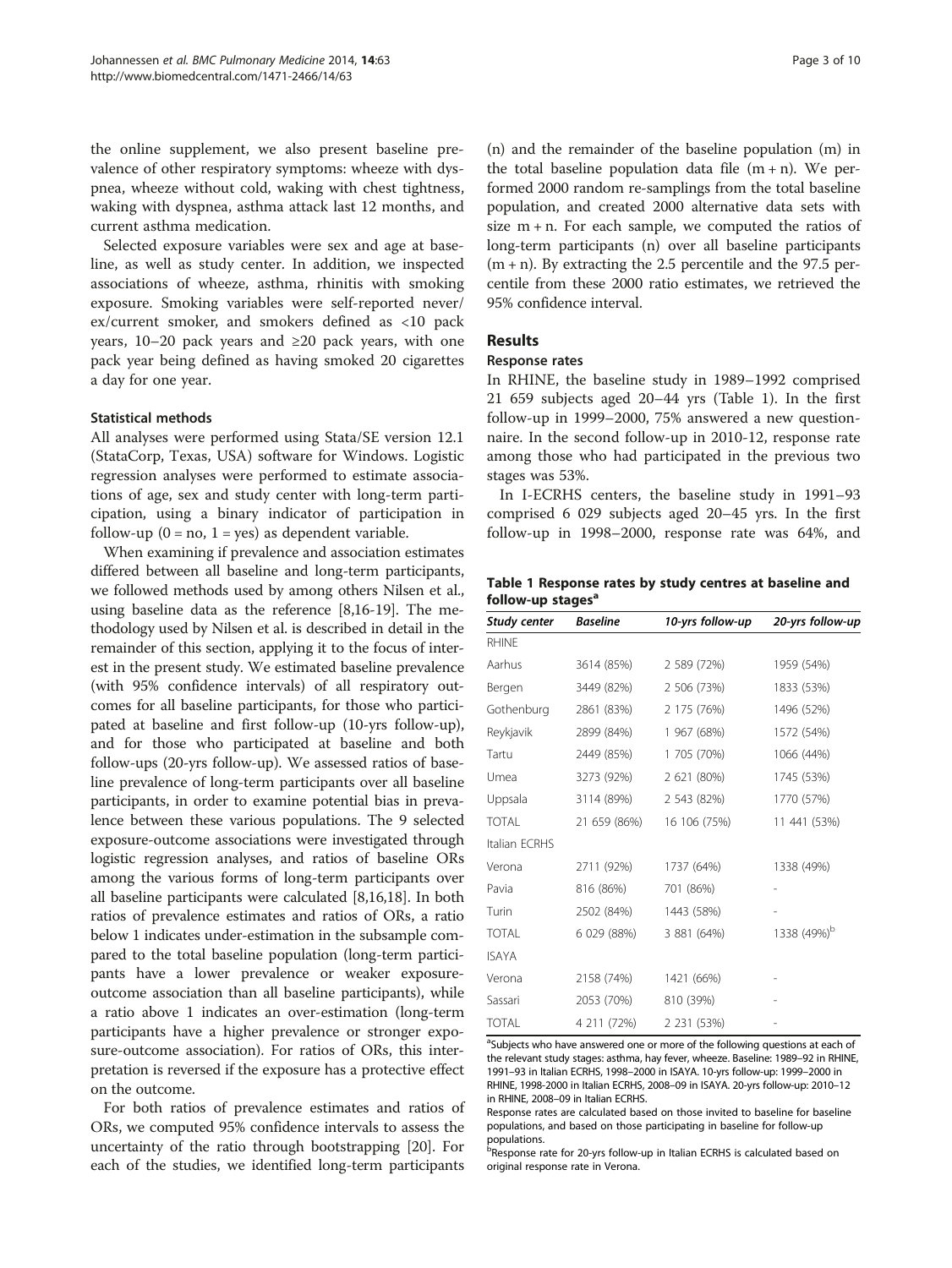from the Verona study center 49% participated also in the second follow-up in 2008–09.

In ISAYA, 4 211 subjects aged 20–45 yrs participated at baseline in 1998–2000. At follow-up 10 yrs later, 53% participated. The initial response rates at baseline were high across all centres, varying from 70% in Sassari (Italy) to 92% in Umeå (Sweden) and Verona (Italy) (Table [1,](#page-2-0) [\[12,21\]](#page-9-0)). Ten years later, response rates varied from 39% in Sassari (Italy) to 86% in Pavia (Italy). When looking at participants 20 years after baseline, response rates varied from 44% in Tartu (Estonia) to 57% in Uppsala (Sweden).

## Determinants of participation

Table 2 presents associations of age, sex and study center, with 10-yrs and 20-yrs follow-up participation, respectively. OR for long-term participation increased with increasing age, especially in RHINE and I-ECRHS. Women were more often long-term participants than men in all three studies. The propensity to participate varied significantly across centers: the OR for long-term participation in RHINE was especially high in Umea and Uppsala for 10-yrs follow-up, and in Aarhus and Uppsala for 20-yrs follow-up. In I-ECRHS and in ISAYA, Pavia and Verona had the highest ORs for long-term participation, respectively.

## Baseline prevalence of respiratory symptoms

Prevalence estimates of wheeze, asthma and rhinitis at baseline are shown in Table [3](#page-4-0) and in Additional file [1](#page-8-0): e-Table S1 in the online supplement for each study center separately. Baseline prevalence of several other respiratory symptoms is presented in the online supplement (Additional file [1:](#page-8-0) e-Table S2). In RHINE, prevalence of baseline wheeze last 12 months, wheeze with dyspnea, wheeze without cold, waking with chest tightness and waking with dyspnea were significantly lower in the long-term participants compared to the total baseline population, while the prevalence of rhinitis was higher. Waking with dyspnea had a relative deviation of 15% between the 20-yrs follow-up participants and the total baseline population, while all other symptoms differed by <10% between the long-term population and the total baseline population.

In I-ECRHS, the 10-yrs follow-up population and the total baseline population did not differ in baseline prevalence of any of the respiratory outcomes. Regarding 20-yrs follow-up, however, baseline prevalence of rhinitis was higher compared to the corresponding estimate in the total baseline population (relative deviation 14%), while wheeze with dyspnea and waking with dyspnea was lower (relative deviations 48% and 23%, respectively). In ISAYA, baseline prevalence of wheeze last 12 months, wheeze with dyspnea and waking with chest

| Table 2 Predictors for long-term participation in RHINE, |
|----------------------------------------------------------|
| Italian ECRHS and ISAYA, odds ratios with 95%            |
| confidence intervals                                     |

| <b>Study centre</b> |            | 10-yrs follow-up      | 20-yrs follow-up      |
|---------------------|------------|-----------------------|-----------------------|
| <b>RHINE</b>        | 20-25 yrs  | Ref                   | Ref                   |
|                     | 25-30 yrs  | 1.18(1.08, 1.29)      | 1.15(1.06, 1.24)      |
|                     | 30-35 yrs  | 1.30(1.19, 1.42)      | 1.31 (1.20, 1.42)     |
|                     | 35-40 yrs  | 1.33(1.21, 1.46)      | 1.40 (1.29, 1.52)     |
|                     | 40-44 yrs  | 1.55 (1.40, 1.72)     | 1.59 (1.45, 1.73)     |
|                     | Men        | Ref                   | Ref                   |
|                     | Women      | 1.30 (1.22, 1.38)     | 1.28 (1.21, 1.35)     |
|                     | Aarhus     | 1.22(1.10, 1.36)      | 1.50 (1.35, 1.66)     |
|                     | Bergen     | 1.29(1.16, 1.44)      | 1.44 (1.30, 1.60)     |
|                     | Gothenburg | 1.52(1.35, 1.70)      | 1.37 (1.22, 1.52)     |
|                     | Reykjavik  | Ref                   | 1.47 (1.31, 1.64)     |
|                     | Tartu      | 1.14(1.01, 1.28)      | Ref                   |
|                     | Umea       | 1.93(1.72, 2.17)      | 1.42 (1.28, 1.58)     |
|                     | Uppsala    | 2.14 (1.90, 2.41)     | 1.65 (1.48, 1.83)     |
| Italian             | 20-25 yrs  | Ref                   | Ref                   |
| <b>ECRHS</b>        | 25-30 yrs  | $0.91$ $(0.77, 1.07)$ | $0.96$ $(0.76, 1.22)$ |
|                     | 30-35 yrs  | 1.07(0.90, 1.27)      | 1.27 (1.00, 1.63)     |
|                     | 35-40 yrs  | 1.29 (1.08, 1.54)     | 1.50 (1.17, 1.92)     |
|                     | 40-44 yrs  | 1.50 (1.26, 1.80)     | 1.63 (1.26, 2.09)     |
|                     | Men        | Ref                   | Ref                   |
|                     | Women      | 1.18(1.06, 1.31)      | 1.29 (1.11, 1.50)     |
|                     | Verona     | 1.33(1.19, 1.49)      |                       |
|                     | Pavia      | 4.48 (3.62, 5.55)     |                       |
|                     | Turin      | Ref                   |                       |
| <b>ISAYA</b>        | 20-25 yrs  | Ref                   |                       |
|                     | 25-30 yrs  | 1.08 (0.89, 1.32)     |                       |
|                     | 30-35 yrs  | 1.19(0.97, 1.45)      |                       |
|                     | 35-40 yrs  | 1.29(1.05, 1.60)      |                       |
|                     | 40-44 yrs  | 1.19 (0.96, 1.47)     |                       |
|                     | Men        | Ref                   |                       |
|                     | Women      | 1.42(1.25, 1.61)      |                       |
|                     | Verona     | 2.93 (2.59, 3.33)     |                       |
|                     | Sassari    | Ref                   |                       |

tightness was lower in the 10-yrs follow-up population compared to the total baseline population (relative deviations 9%, 20% and 11%, respectively).

A closer look at the study centers (Additional file [1](#page-8-0): e-Table S1) shows more heterogeneous study centers in RHINE than in I-ECRHS and ISAYA. In Reykjavik, baseline asthma and rhinitis was higher in long-term participants compared to total baseline population, the same was true for rhinitis in Tartu and Umea. Aarhus, Bergen, Gothenburg and Tartu had lower baseline prevalence of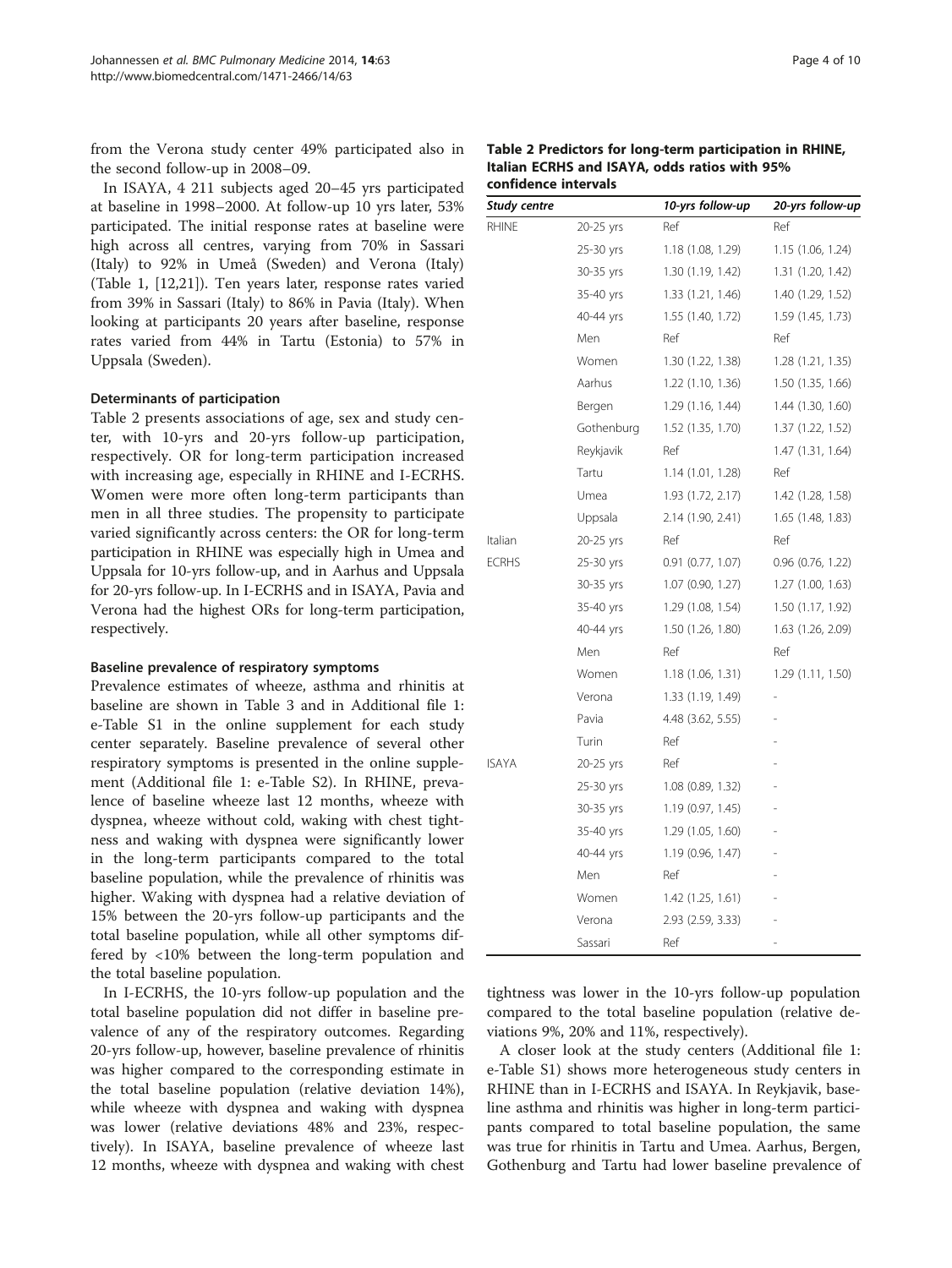<span id="page-4-0"></span>Table 3 Prevalence (with 95% confidence intervals) of respiratory symptoms at baseline in total baseline population, population at 10-yrs follow-up and population at 20-yrs follow-up, and differences between these groups given as ratios of baseline symptom prevalence (with bootstrapped 95% confidence intervals) in population at 10-yrs follow-up over total baseline population, and in population at 20-yrs follow-up over total baseline population<sup>a</sup>

|          |               | <b>Baseline population</b><br>(95%CI) | 10-yrs follow-up<br>population (95%CI) | Ratio of prevalences<br>$(95\%$ CI) <sup>b</sup> | 20-yrs follow-up<br>population (95%Cl) | Ratio of prevalences<br>$(95\%$ CI) <sup>b</sup> |
|----------|---------------|---------------------------------------|----------------------------------------|--------------------------------------------------|----------------------------------------|--------------------------------------------------|
| Wheeze   | <b>RHINE</b>  | 22.2% (20.4, 21.6)                    | 21.5% (19.9, 21.3)                     | 0.97(0.95, 0.99)                                 | 20.5% (19.0, 20.6)                     | $0.92$ (0.90, 0.95)                              |
|          | Italian ECRHS | 10.0% (9.0, 10.5)                     | 10.2% (8.9, 10.8)                      | 1.02 (0.96, 1.07)                                | 10.1% (8.0, 11.2)                      | $1.01$ $(0.87, 1.14)$                            |
|          | <b>ISAYA</b>  | 15.1% (12.4, 14.6)                    | 13.7% (11.1, 13.8)                     | 0.91(0.84, 0.98)                                 |                                        |                                                  |
| Asthma   | <b>RHINE</b>  | $4.7\%$ $(4.3, 5.0)$                  | 4.8% (4.4, 5.2)                        | 1.02 (0.99, 1.05)                                | $4.6\%$ $(4.3, 5.1)$                   | 0.98(0.92, 1.03)                                 |
|          | Italian ECRHS | $4.2\%$ $(3.6, 4.6)$                  | $4.2\%$ $(3.5, 4.7)$                   | 1.00 (0.91, 1.09)                                | 3.8% (2.5, 4.5)                        | 0.90(0.67, 1.10)                                 |
|          | <b>ISAYA</b>  | 5.3% (4.4, 5.8)                       | 5.0% (3.8, 5.6)                        | 0.94(0.83, 1.07)                                 | ۰                                      | $\sim$                                           |
| Rhinitis | <b>RHINF</b>  | 19.3% (19.3, 20.5)                    | 19.8% (19.7, 21.1)                     | 1.03 (1.01, 1.04)                                | 19.9% (19.9, 21.5)                     | 1.03 (1.00, 1.06)                                |
|          | Italian ECRHS | 15.9% (14.8. 16.6)                    | 15.8% (14.4, 16.7)                     | 0.99(0.95, 1.03)                                 | 18.2% (15.8, 20.0)                     | 1.14 (1.02, 1.26)                                |
|          | <b>ISAYA</b>  | 20.7% (19.3, 21.8)                    | 21.1% (19.3, 22.7)                     | 1.02 (0.96, 1.08)                                |                                        |                                                  |

a Total baseline population: participants in 1989–92 in RHINE, 1991–93 in Italian ECRHS, 1998–2000 in ISAYA. 10-yrs follow up population: participants in 1999-2000 in RHINE and 1998–2000 in Italian ECRHS, 2008–09 in ISAYA. 20-yrs follow-up population: participants in 2010-12 in RHINE, 2008–09 in Italian ECRHS. <sup>b</sup> <sup>b</sup>Corrected for inter-dependency between long-term participants and total baseline participants, by using a non-parametric bootstrap method. Significant differences between long-term participants and all baseline participants are marked in bold font.

wheeze among long-term participants than among all baseline participants, for Aarhus this was also the case with asthma.

#### Associations of age and sex with respiratory outcomes

Table [4](#page-5-0) shows ORs for age (5-year-intervals) and female sex with regard to baseline wheeze, asthma and rhinitis in RHINE, I-ECRHS and ISAYA, and ratios of ORs between long-term and total baseline participants. There were no significant differences between the ORs of long-term participants and the ORs of all baseline participants in any of the three studies. When stratified by study centers, associations for long-term participants and total baseline participations were more diverse, especially for Pavia, Aarhus and Reykjavik (Additional file [1](#page-8-0): e-Table S3 and e-Table S4).

#### Associations of smoking with respiratory outcomes

In the studies performed in 1998–2000, information on smoking habits was included in RHINE, I-ECRHS and ISAYA. Tables [5](#page-6-0), [6](#page-6-0) and [7](#page-7-0) show ORs for associations of smoking exposure with wheeze, asthma and rhinitis, respectively, as well as the ratios of ORs between 10-yrs follow-up participants and total baseline participants.

There was increased OR for wheeze with smoking in all three studies. The ORs differed slightly between 10-yrs follow-up participants and total baseline participants, but all relative differences were below 15% and not statistically significant (Table [5\)](#page-6-0). There were no significant associations between smoking and asthma in the three studies, with the exception of an association between ex-smokers and asthma in I-ECRHS (Table [6](#page-6-0)). None of the ORs between long-term participants and total baseline population differed significantly from each other.

Current smoking and smoking more than 10 pack years were both associated with a lower OR for rhinitis in all study centers (Table [7\)](#page-7-0). In RHINE and I-ECRHS there were no differences in ORs between long-term and all baseline participants, while the OR of current smokers and subjects with 10–20 pack years were significantly lower for long-term than all baseline participants in ISAYA (17% and 44% relative difference, respectively).

## **Discussion**

The present study of long-term participation in RHINE, I-ECRHS and ISAYA showed that increasing age and female sex were predictors for long-term participations. When comparing long-term participants to all baseline participants, we found lower baseline prevalence of several respiratory symptoms among long-term participants compared to all baseline participants. However, analyses of exposure-outcome associations showed only minor differences between long-term participants and all baseline participants.

## Characteristics and bias associated with long-term association

That older people and women are more prone to participate in follow-up studies than younger subjects and men is in line with previous studies [[22-27\]](#page-9-0). Several studies have furthermore shown that non-responders tend to be smokers to a larger degree than responders [[22](#page-9-0),[25](#page-9-0)-[28](#page-9-0)]. At the baseline studies in RHINE and I-ECRHS, we did not have information on smoking habits among responders and non-responders, but a previous report from ISAYA showed that smokers were over-represented among late responders compared to early responders [[15](#page-9-0)].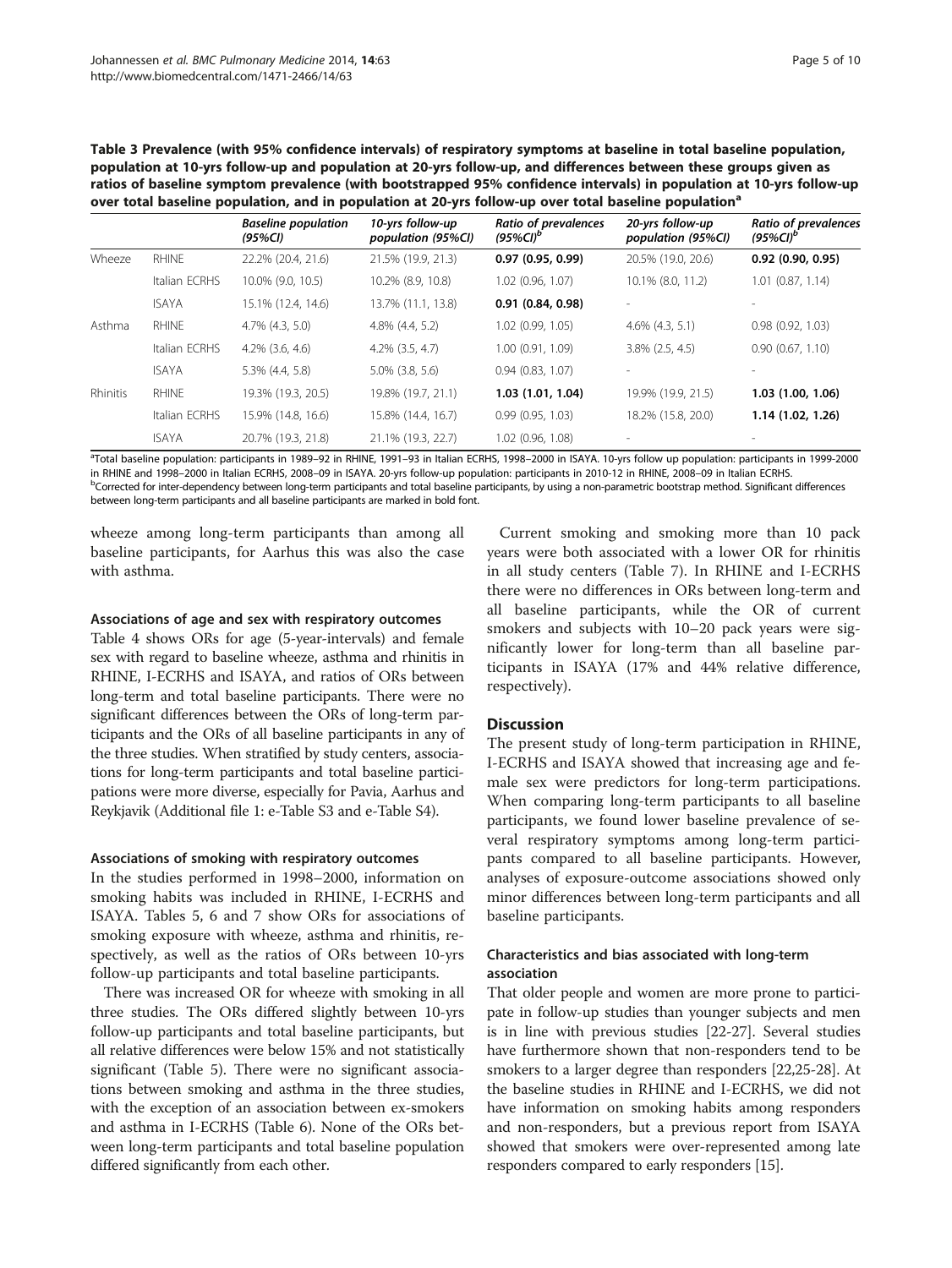<span id="page-5-0"></span>Table 4 Associations between increasing age (5-year intervals) and female sex and the respiratory symptoms wheeze, asthma and rhinitis at baseline (odds ratios with 95% confidence intervals) in total baseline population, population at 10-yrs follow-up and population at 20-yrs follow-up, and differences between these groups given as ratios of odds ratios (with bootstrapped 95% confidence intervals) in population at 10-yrs follow-up over total baseline population, and in population at 20-yrs follow-up over total baseline population<sup>a</sup>

|          |     |               | <b>Baseline population</b><br>OR (95%CI) | 10-yrs follow-up<br>population OR (95%CI) | <b>Ratio of ORs</b><br>$(95\% CI)^{b}$ | 20-yrs follow-up<br>population OR (95%CI) | <b>Ratio of ORs</b><br>$(95\% CI)^{b}$ |
|----------|-----|---------------|------------------------------------------|-------------------------------------------|----------------------------------------|-------------------------------------------|----------------------------------------|
| Wheeze   | Age | <b>RHINE</b>  | 1.00 (0.98, 1.02)                        | $1.01$ $(0.98, 1.03)$                     | $1.01$ $(0.99, 1.02)$                  | 0.98(0.95, 1.02)                          | $0.98$ $(0.96, 1.01)$                  |
|          |     | Italian ECRHS | 1.10(1.03, 1.17)                         | 1.10 (1.02, 1.19)                         | $1.00$ (0.96, 1.05)                    | 1.15(1.01, 1.31)                          | 1.05 (0.93, 1.18)                      |
|          |     | <b>ISAYA</b>  | 0.97(0.91, 1.03)                         | $0.96$ $(0.88, 1.05)$                     | 0.99(0.94, 1.07)                       | $\overline{\phantom{0}}$                  |                                        |
|          | Sex | <b>RHINE</b>  | 0.95(0.90, 1.02)                         | 0.99(0.92, 1.07)                          | $1.04$ $(1.00, 1.08)$                  | $0.96$ $(0.87, 1.05)$                     | 1.01 (0.94, 1.07)                      |
|          |     | Italian ECRHS | $0.76$ $(0.64, 0.90)$                    | 0.74(0.60, 0.91)                          | 0.97(0.86, 1.10)                       | 0.63(0.44, 0.91)                          | $0.83$ $(0.60, 1.15)$                  |
|          |     | <b>ISAYA</b>  | $0.81$ (0.69, 0.96)                      | 0.79(0.62, 1.01)                          | $0.98$ $(0.82, 1.16)$                  |                                           |                                        |
| Asthma   | Age | <b>RHINE</b>  | 0.98(0.93, 1.02)                         | 0.98(0.93, 1.03)                          | 1.00(0.97, 1.03)                       | 0.96(0.90, 1.02)                          | $0.98$ $(0.94, 1.03)$                  |
|          |     | Italian ECRHS | 0.99(0.90, 1.08)                         | 0.94(0.84, 1.05)                          | 0.95(0.89, 1.01)                       | 0.88(0.71, 1.08)                          | $0.89$ $(0.73, 1.06)$                  |
|          |     | <b>ISAYA</b>  | $0.92$ $(0.83, 1.02)$                    | 0.95(0.83, 1.09)                          | $1.03$ $(0.93, 1.15)$                  | $\overline{\phantom{m}}$                  |                                        |
|          | Sex | <b>RHINE</b>  | 1.16 (1.02, 1.32)                        | 1.21 (1.05, 1.40)                         | 1.04(0.97, 1.13)                       | 1.13(0.95, 1.35)                          | $0.97$ $(0.87, 1.11)$                  |
|          |     | Italian ECRHS | $0.84$ $(0.66, 1.08)$                    | $0.82$ $(0.60, 1.12)$                     | 0.98(0.80, 1.18)                       | $0.60$ $(0.34, 1.06)$                     | $0.71$ $(0.41, 1.18)$                  |
|          |     | <b>ISAYA</b>  | 1.08 (0.82, 1.41)                        | 0.94(0.64, 1.38)                          | 0.87(0.67, 1.16)                       | $\qquad \qquad -$                         |                                        |
| Rhinitis | Age | <b>RHINE</b>  | 0.97(0.95, 0.99)                         | 0.97(0.95, 1.00)                          | 1.00 (0.99, 1.02)                      | 0.97(0.94, 1.00)                          | 1.00 (0.98, 1.02)                      |
|          |     | Italian ECRHS | 0.94(0.89, 0.99)                         | 0.93(0.88, 0.99)                          | 0.99(0.96, 1.03)                       | 0.91(0.83, 1.01)                          | $0.97$ $(0.89, 1.07)$                  |
|          |     | <b>ISAYA</b>  | 0.93(0.88, 0.98)                         | $0.91$ $(0.84, 0.98)$                     | 0.98(0.93, 1.03)                       | $\overline{\phantom{a}}$                  |                                        |
|          | Sex | <b>RHINE</b>  | 0.99(0.92, 1.05)                         | 1.01 (0.93, 1.09)                         | 1.02 (0.98, 1.06)                      | 1.01(0.92, 1.11)                          | 1.02 (0.96, 1.09)                      |
|          |     | Italian ECRHS | $0.93$ $(0.81, 1.07)$                    | $0.89$ (0.75, 1.06)                       | $0.96$ $(0.86, 1.06)$                  | 0.73(0.55, 0.97)                          | $0.78$ $(0.61, 1.01)$                  |
|          |     | <b>ISAYA</b>  | 0.85(0.74, 0.99)                         | 0.79(0.64, 0.97)                          | $0.93$ $(0.81, 1.06)$                  |                                           |                                        |

a Total baseline population: participants in 1989–92 in RHINE, 1991–93 in Italian ECRHS, 1998–2000 in ISAYA. 10-yrs follow up population: participants in 1999-2000 in RHINE and 1998–2000 in Italian ECRHS, 2008–09 in ISAYA. 20-yrs follow-up population: participants in 2010-12 in RHINE, 2008–09 in Italian ECRHS. <sup>b</sup>Corrected for inter-dependency between long-term participants and total baseline participants, by using a non-parametric bootstrap method. Significant associations between risk factors and respiratory symptoms are marked in bold font, as well as significant differences between long-term participants and all baseline participants.

Many studies report response rates as an indicator of the data generalizability. However, it has been pointed out that even studies with high response rates may have biased effect estimates if the non-response is not random [[7\]](#page-8-0). Results from the present study indicated that long-term participants had less respiratory symptoms compared to all baseline participants in RHINE, ISAYA and I-ECRHS, with the exception of rhinitis. In the literature, we find studies that are both in accordance and in discordance with our results [\[14,15,22,25,28-30](#page-9-0)]. These differences between studies show the importance of assessing selection bias in every longitudinal study, rather than simply stating the response rate [[26,31](#page-9-0)].

Interestingly, two of the reports that are in contradiction with the results from our study are from I-ECRHS and ISAYA [[14](#page-9-0),[15](#page-9-0)]. These reports showed that there was a higher prevalence of respiratory symptoms among early responders than late responders in baseline ISAYA and I-ECRHS, and a higher symptom prevalence among those who participated in both the screening part and the clinical part of the baseline ECRHS than among those who participated only in the screening part. That the Italian papers have focused on late responders at baseline may partly explain the diverging results regarding symptom prevalence. Although responding late, they were baseline participants, and as such these subjects are included in the total baseline population of the present study. Also, even if those who participated in the screening questionnaire but refused to take part in the clinical part of the baseline ECRHS can be defined as non-responders in the clinical study, the follow-up time between these two parts of the baseline ECRHS was short and consequently not comparable to the present study.

In both RHINE and I-ECRHS we defined 20-yrs followup participation as subjects who participated at baseline and both follow-up studies. This response rate was 53% in RHINE, but a noteworthy proportion of subjects participated at baseline and at the second follow-up, but not in the first follow-up. If considering participants who were part of the baseline and the second follow-up study, regardless of participation in the first follow-up study, the 20-yrs response rate in RHINE was raised from 53% to 61% (13 128 participants). Additional analyses showed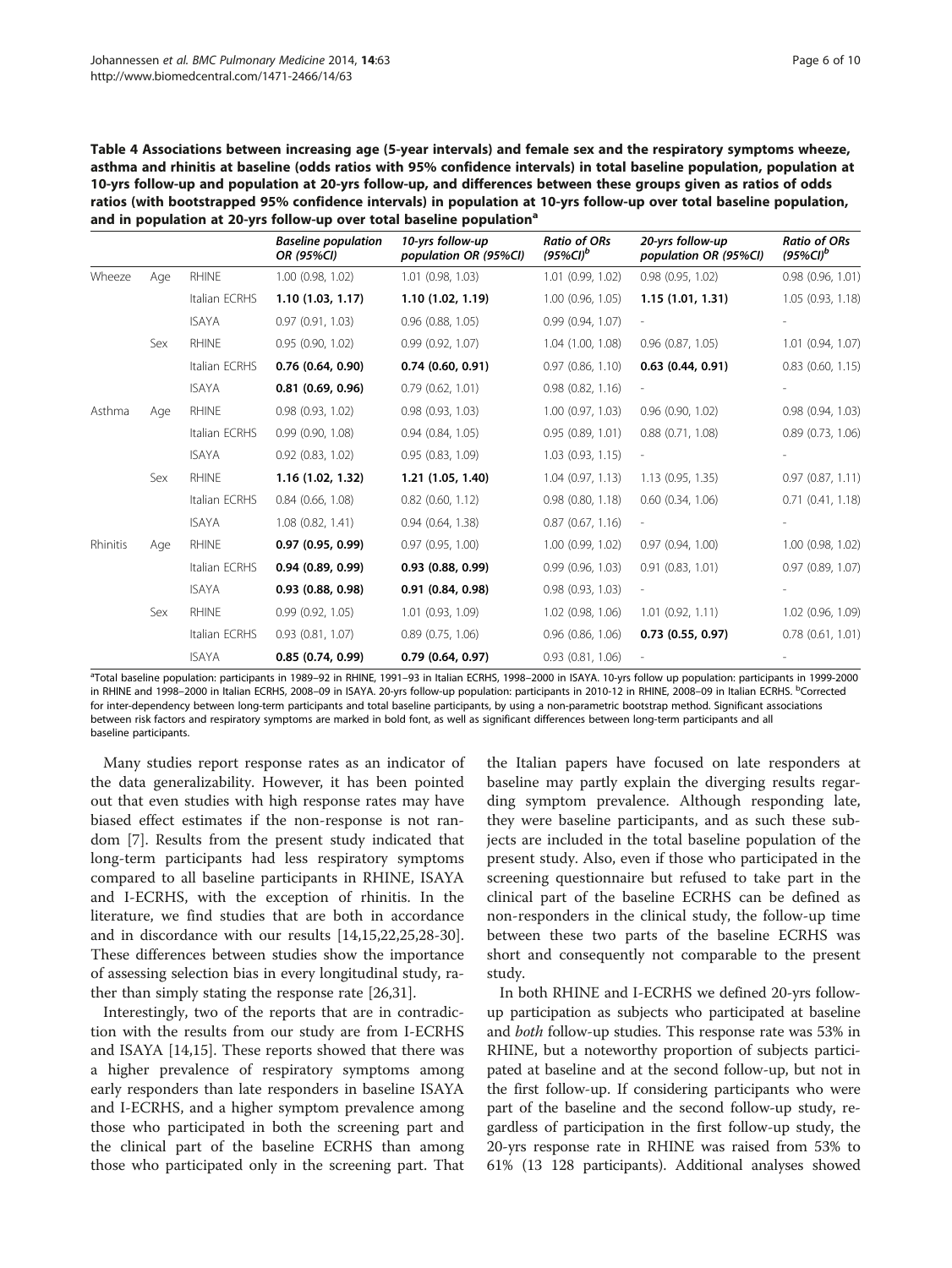<span id="page-6-0"></span>Table 5 Associations between smoking status and pack years and wheeze at baseline (odds ratios with 95% confidence intervals) in total baseline population and population at 10-yrs follow-up, and differences between these groups given as ratios of odds ratios (with bootstrapped 95% confidence intervals) in population at 10-yrs follow-up over total baseline population<sup>a</sup>

|                  |               | <b>Baseline population OR (95%CI)</b> | 10-yrs follow-up population OR (95%CI) | Ratio of ORs (95%CI) <sup>b</sup> |
|------------------|---------------|---------------------------------------|----------------------------------------|-----------------------------------|
| Ex-smokers       | <b>RHINE</b>  | 1.26 (1.13, 1.40)                     | 1.26 (1.11, 1.44)                      | 1.00(0.93, 1.08)                  |
|                  | Italian ECRHS | 1.46 (0.94, 2.27)                     | 1.53 (0.95, 2.48)                      | 1.05 (0.86, 1.28)                 |
|                  | <b>ISAYA</b>  | 1.99 (1.53, 2.60)                     | 2.11 (1.46, 3.05)                      | $1.06$ (0.81, 1.37)               |
| Current smokers  | <b>RHINE</b>  | 3.12 (2.84, 3.42)                     | 3.21 (2.87, 3.59)                      | 1.03(0.97, 1.10)                  |
|                  | Italian ECRHS | 3.31 (2.32, 4.72)                     | 3.18 (2.13, 4.75)                      | 0.96(0.79, 1.17)                  |
|                  | <b>ISAYA</b>  | 3.65 (2.99, 4.45)                     | 3.87 (2.92, 5.12)                      | $1.06$ (0.87, 1.31)               |
| 1-10 pack years  | <b>RHINE</b>  | 1.69 (1.53, 1.86)                     | 1.71 (1.51, 1.92)                      | 1.01 (0.94, 1.08)                 |
|                  | Italian ECRHS | 1.58(1.03, 2.41)                      | 1.67 (1.05, 2.67)                      | 1.06(0.87, 1.30)                  |
|                  | <b>ISAYA</b>  | 2.50(2.03, 3.08)                      | 2.71 (2.02, 3.64)                      | $1.08$ (0.88, 1.33)               |
| 10-20 pack years | <b>RHINE</b>  | 2.91 (2.57, 3.31)                     | 2.92 (2.50, 3.40)                      | 1.00 (0.92, 1.09)                 |
|                  | Italian ECRHS | 2.77 (1.76, 4.35)                     | 2.60 (1.56, 4.33)                      | 0.94(0.71, 1.20)                  |
|                  | <b>ISAYA</b>  | 3.95 (3.01, 5.19)                     | 3.98 (2.66, 5.96)                      | $1.01$ (0.73, 1.36)               |
| 20+ pack years   | <b>RHINE</b>  | 4.37 (3.75, 5.10)                     | 3.99 (3.30, 4.82)                      | 0.91(0.82, 1.02)                  |
|                  | Italian ECRHS | 4.36 (2.73, 6.98)                     | 3.70 (2.16, 6.34)                      | 0.85(0.64, 1.10)                  |
|                  | <b>ISAYA</b>  | 7.69 (5.49, 10.76)                    | 7.89 (4.87, 12.80)                     | 1.03(0.71, 1.47)                  |

a Total baseline population: participants in 1999-2000 in RHINE and 1998–2000 in Italian ECRHS and ISAYA. 10-yrs follow-up population: participants in 2010–12 in RHINE, 2008–09 in Italian ECRHS and ISAYA. <sup>b</sup>Corrected for inter-dependency between long-term participants and total baseline participants, by using a non-parametric bootstrap method. Significant associations between risk factors and respiratory symptoms are marked in bold font, as well as significant differences between long-term participants and all baseline participants.

Table 6 Associations between smoking status and pack years and asthma at baseline (odds ratios with 95% confidence intervals) in total baseline population and population at 10-yrs follow-up, and differences between these groups given as ratios of odds ratios (with bootstrapped 95% confidence intervals) in population at 10-yrs follow-up over total baseline population<sup>a</sup>

|                  |               | <b>Baseline population OR (95%CI)</b> | 10-yrs follow-up population OR (95%CI) | Ratio of ORs (95%CI) <sup>b</sup> |
|------------------|---------------|---------------------------------------|----------------------------------------|-----------------------------------|
| Ex-smokers       | <b>RHINE</b>  | 1.05(0.89, 1.22)                      | 1.09(0.91, 1.31)                       | 1.04(0.95, 1.14)                  |
|                  | Italian ECRHS | 1.69 (1.01, 2.83)                     | 1.93 (1.11, 3.36)                      | 1.14(0.94, 1.42)                  |
|                  | <b>ISAYA</b>  | 1.35 (0.94, 1.95)                     | 1.47 (0.90, 2.40)                      | 1.09(0.75, 1.47)                  |
| Current smokers  | <b>RHINE</b>  | 1.08(0.92, 1.25)                      | 1.02 (0.84, 1.24)                      | 0.94(0.84, 1.07)                  |
|                  | Italian ECRHS | $0.72$ (0.40, 1.31)                   | $0.67$ $(0.33, 1.36)$                  | 0.93(0.60, 1.31)                  |
|                  | <b>ISAYA</b>  | 0.94(0.68, 1.28)                      | $0.71$ $(0.44, 1.15)$                  | $0.76$ $(0.51, 1.07)$             |
| 1-10 pack years  | <b>RHINE</b>  | 1.04(0.89, 1.21)                      | 1.11(0.93, 1.34)                       | 1.07(0.97, 1.18)                  |
|                  | Italian ECRHS | 1.35 (0.80, 2.30)                     | 1.59 (0.89, 2.84)                      | 1.18(0.91, 1.50)                  |
|                  | <b>ISAYA</b>  | $1.18$ (0.88, 1.60)                   | 1.09(0.72, 1.67)                       | 0.92(0.67, 1.22)                  |
| 10-20 pack years | <b>RHINE</b>  | 1.04 (0.84, 1.30)                     | 1.07(0.82, 1.40)                       | 1.03(0.88, 1.18)                  |
|                  | Italian ECRHS | 0.77(0.35, 1.68)                      | $0.72$ $(0.29, 1.76)$                  | 0.94(0.48, 1.35)                  |
|                  | <b>ISAYA</b>  | 0.91(0.56, 1.46)                      | 0.84(0.41, 1.69)                       | 0.92(0.49, 1.49)                  |
| 20+ pack years   | <b>RHINE</b>  | 1.19(0.91, 1.56)                      | 1.05 (0.74, 1.48)                      | 0.88(0.69, 1.08)                  |
|                  | Italian ECRHS | $0.68$ $(0.29, 1.61)$                 | 0.58(0.21, 1.57)                       | 0.85(0.41, 1.26)                  |
|                  | <b>ISAYA</b>  | $0.71$ $(0.35, 1.47)$                 | 0.45(0.14, 1.50)                       | $0.63$ $(0.19, 1.43)$             |

a Total baseline population: participants in 1999-2000 in RHINE and 1998–2000 in Italian ECRHS and ISAYA. 10-yrs follow-up population: participants in 2010–12 in RHINE, 2008–09 in Italian ECRHS and ISAYA. <sup>b</sup>Corrected for inter-dependency between long-term participants and total baseline participants, by using a non-parametric bootstrap method. Significant associations between risk factors and respiratory symptoms are marked in bold font, as well as significant differences between long-term participants and all baseline participants.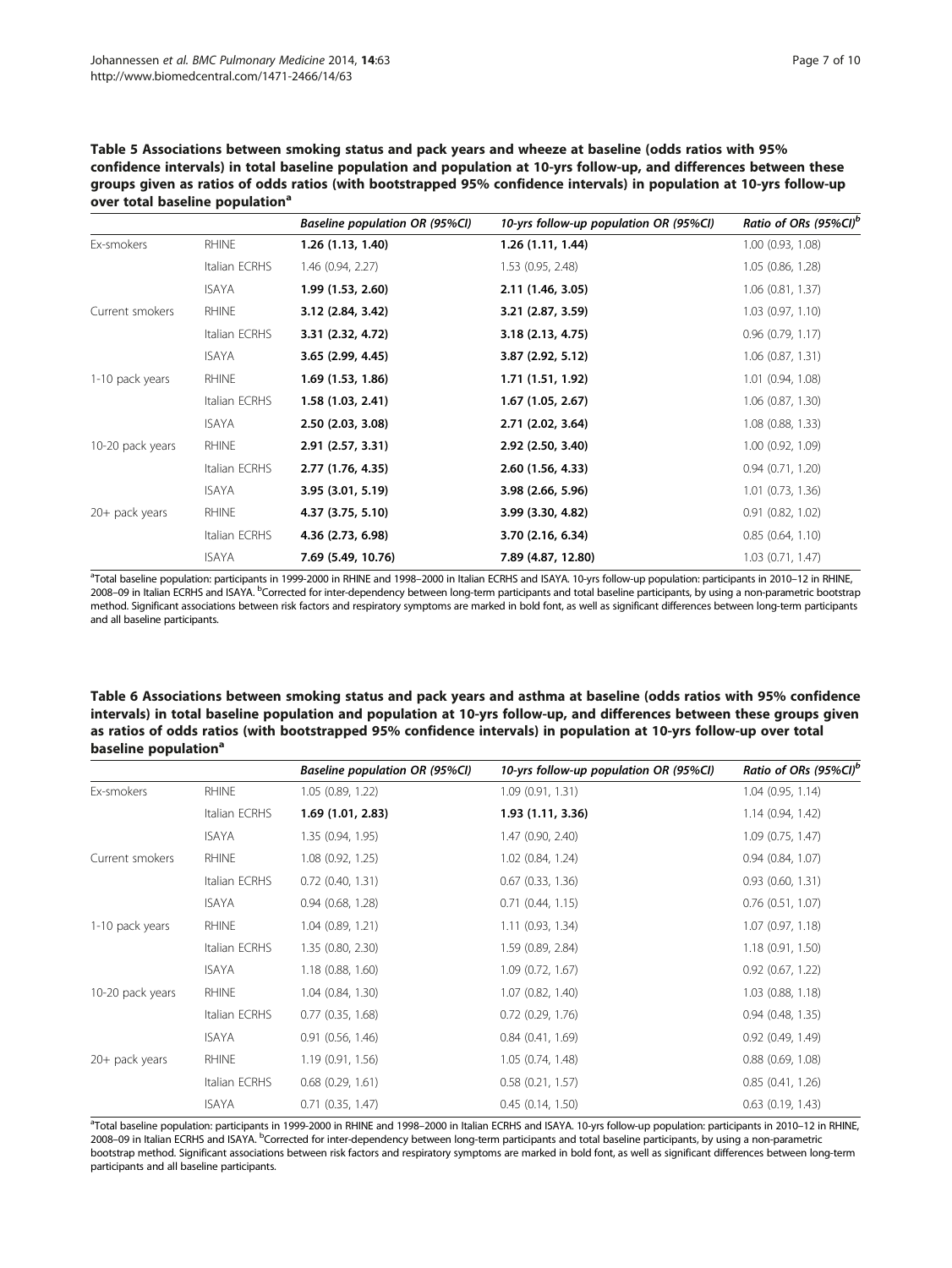<span id="page-7-0"></span>Table 7 Associations between smoking status and pack years and rhinitis at baseline (odds ratios with 95% confidence intervals) in total baseline population and population at 10-yrs follow-up, and differences between these groups given as ratios of odds ratios (with bootstrapped 95% confidence intervals) in population at 10-yrs follow-up over total baseline population<sup>a</sup>

|                  |               | <b>Baseline population OR (95%CI)</b> | 10-yrs follow-up population OR (95%CI) | Ratio of ORs (95%CI) <sup>o</sup> |
|------------------|---------------|---------------------------------------|----------------------------------------|-----------------------------------|
| Ex-smokers       | <b>RHINE</b>  | $0.92$ $(0.83, 1.01)$                 | $0.92$ $(0.83, 1.03)$                  | 1.00(0.95, 1.06)                  |
|                  | Italian ECRHS | 0.97(0.71, 1.32)                      | $0.93$ $(0.66, 1.32)$                  | $0.96$ $(0.82, 1.12)$             |
|                  | <b>ISAYA</b>  | 1.10(0.89, 1.35)                      | $1.03$ (0.78, 1.37)                    | 0.94(0.76, 1.14)                  |
| Current smokers  | RHINE         | 0.80(0.73, 0.88)                      | 0.80(0.71, 0.89)                       | 1.00(0.94, 1.07)                  |
|                  | Italian ECRHS | $0.68$ $(0.51, 0.92)$                 | $0.71$ $(0.50, 1.00)$                  | 1.04(0.87, 1.22)                  |
|                  | <b>ISAYA</b>  | $0.71$ (0.60, 0.85)                   | 0.59(0.46, 0.76)                       | 0.83(0.69, 0.99)                  |
| 1-10 pack years  | <b>RHINE</b>  | 0.92(0.84, 1.01)                      | 0.91(0.81, 1.01)                       | 0.99(0.93, 1.04)                  |
|                  | Italian ECRHS | $1.00$ (0.75, 1.35)                   | $1.06$ (0.76, 1.47)                    | 1.06(0.90, 1.23)                  |
|                  | <b>ISAYA</b>  | 0.99(0.84, 1.17)                      | $0.96$ $(0.76, 1.20)$                  | 0.97(0.83, 1.12)                  |
| 10-20 pack years | <b>RHINE</b>  | 0.77(0.67, 0.88)                      | 0.80(0.68, 0.94)                       | 1.04(0.96, 1.14)                  |
|                  | Italian ECRHS | 0.58(0.38, 0.89)                      | 0.55(0.34, 0.89)                       | 0.95(0.72, 1.18)                  |
|                  | ISAYA         | 0.57(0.43, 0.76)                      | 0.32(0.20, 0.51)                       | 0.56(0.36, 0.79)                  |
| 20+ pack years   | <b>RHINE</b>  | $0.67$ $(0.56, 0.80)$                 | $0.69$ (0.56, 0.86)                    | 1.03(0.91, 1.16)                  |
|                  | Italian ECRHS | $0.63$ (0.40, 0.99)                   | $0.62$ $(0.37, 1.04)$                  | 0.98(0.75, 1.25)                  |
|                  | <b>ISAYA</b>  | 0.41(0.27, 0.62)                      | 0.29(0.15, 0.56)                       | $0.71$ $(0.38, 1.12)$             |

a Total baseline population: participants in 1999-2000 in RHINE and 1998–2000 in Italian ECRHS and ISAYA. 10-yrs follow-up population: participants in 2010–12 in RHINE, 2008–09 in Italian ECRHS and ISAYA. <sup>b</sup>Corrected for inter-dependency between long-term participants and total baseline participants, by using a non-parametric bootstrap method. Significant associations between risk factors and respiratory symptoms are marked in bold font, as well as significant differences between long-term participants and all baseline participants.

that the tendencies both regarding prevalence estimates and exposure-outcome associations remained unchanged regardless of how we defined 20-yrs follow-up participants (results not shown).

While baseline prevalence estimates were somewhat altered when excluding those lost to follow-up in the present study, the 9 exposure-outcome associations analysed were mainly unchanged. Such a tendency has also been noted by others [\[16,23,32,33\]](#page-9-0), and may indicate that internal causal associations are less vulnerable to selection bias than prevalence estimates. It should be noted, however, that the focus of the present paper was associations at baseline. Exposure-outcome associations based on one of the follow-up studies with both the follow-up population and those lost to follow-up included might have resulted in different estimates. Since those lost to follow-up per definition will never be included in a follow-up study, this will of course be a purely theoretical speculation.

Future prevalence reports from RHINE, I-ECRHS and ISAYA should take the results from the present study into account and interpret prevalence rates accordingly. For instance, knowing that the baseline prevalence of wheeze in RHINE was 8% lower among long-term participants than among the total baseline participants should have consequences for the interpretation of wheeze prevalence in a later follow-up study. If wheeze prevalence at a follow-up

study is for instance 25%, we should take into account that the "true" wheeze prevalence is likely to be approximately 8% higher, i.e. 27%. Also, knowing that the baseline prevalence of rhinitis in ISAYA was 14% higher among long-term participants than among the total baseline participants would infer a similar interpretation of rhinitis prevalence in a later follow-up study: a rhinitis prevalence of for instance 20% in a follow-up study would indicate a "true" rhinitis prevalence to be 14% higher, i.e. 22.8%.

Bias in baseline prevalence estimates may also have consequences for follow-up estimations on incidence, remission and in some instances also risks. The lower baseline prevalence of respiratory symptoms among long-term participants as compared to total baseline participants that we found in the present study may indicate a healthy survivor effect in the study. Such an effect is most commonly observed in association with occupation, in that persons who remain employed tend to be healthier than those who leave employment. However, it is also plausible that persons who continue to participate in a study is healthier than persons who quit their study participation, especially in a study with such a long follow-up period as the RHINE and the Italian ECRHS have. Incidence and remission estimates in the follow-up stages of these studies may both be under-estimated compared to true population estimates if the follow-up population is generally healthier than the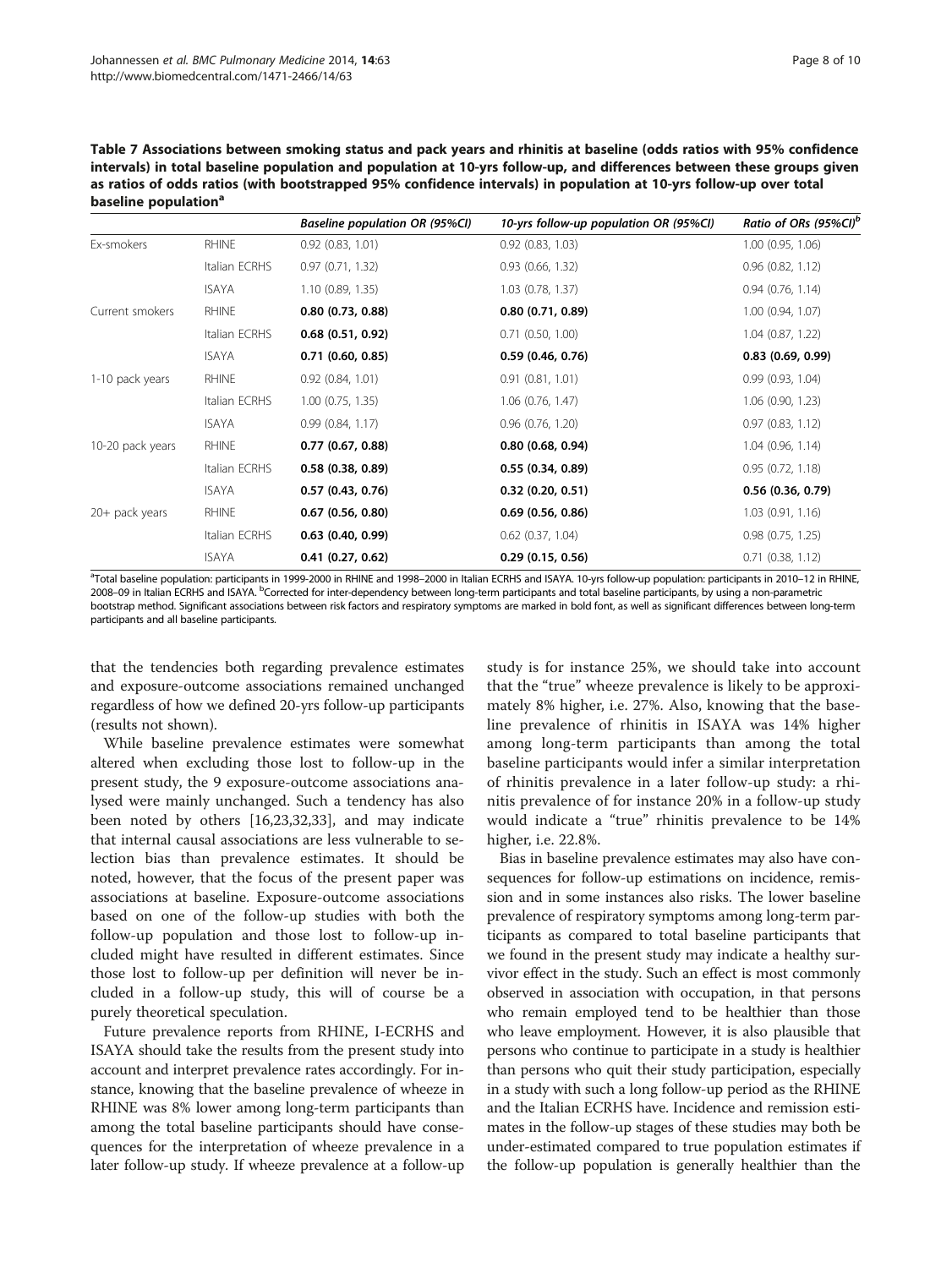<span id="page-8-0"></span>total population. However, in the present study we did not find very large variations in baseline prevalence estimates, and the effects on incidence and remission estimates later on in the study are consequently likely to be small. Future incidence investigations based on the three studies covered here should nevertheless take into account the observed baseline differences between total baseline participants and long-term participants in the interpretation of results.

## Merits and limits of the study

The main strengths of this study are 1) the large sample size, 2) the extensive follow-up time, and 3) the use of a methodology that is well suited to assess size and direction of selection bias in long-term follow-up. Certain limitations should also be acknowledged: firstly, the lack of information on predictors for baseline participation. We have examined long-term participation but know little of potential selection bias at baseline. Secondly, the three studies in this report have not been conducted at exactly the same points in time. This is especially relevant for ISAYA, which started 10 years after ECRHS and RHINE. However, since the results are essentially the same between studies with regard to follow-up participation patterns, we do not believe that the time aspect is vital in this context. Thirdly, we have focused on a limited amount of selected exposures and outcomes. To be sure that loss to follow-up does not bias other effect estimates, all possible exposures and outcomes should in principle have been examined in the same way. However, this is not feasible. Although many associations remain to be analysed, we believe that the selection of different exposures and outcomes in the present paper gives an indication of the validity of RHINE, I-ECRHS and ISAYA.

## Conclusions

To conclude, increasing age and female sex were predictors for long-term participation. Prevalence estimates from the follow-up populations should be interpreted with some caution in future reports from RHINE, I-ECRHS and ISAYA since they tended to be slightly lower than for the total baseline population. Exposure-outcome associations, on the other hand, were mainly unchanged by loss to follow-up. Although response rates varied between studies, the present results indicate high validity in the data from RHINE, I-ECRHS and ISAYA.

## Additional file

[Additional file 1:](http://www.biomedcentral.com/content/supplementary/1471-2466-14-63-S1.docx) Online supplement material.

#### Competing interests

The authors declare that they have no competing interests.

#### Authors' contributions

AJ, GV, BB, BF, KF, TG, MH, CJ, RJ, EL, FM, ER, FGR, EWS, VS, TS, TDS, CS, KT, MW and RdM carried out the studies included in the present paper (RHINE, I-ECRHS and ISAYA), participated in study design, coordination and data collection. AJ performed the statistical analyses and drafted the manuscript. GV, RMN and RdM participated with guidance regarding the statistical analyses and helped draft the manuscript. All authors provided input on previous versions of the manuscript, and all authors read and approved the final manuscript.

#### Acknowledgements

All co-authors were involved in the collection of data for the present study. In addition, local coordinators for the Italian study centers were P Pirina (Sassari), M Bugiano (Turin) and S Villani (Pavia).

#### Author details

<sup>1</sup> Centre for Clinical Research, Haukeland University Hospital, Bergen 5021, Norway. <sup>2</sup>Sezione di Epidemiologia & Statistica Medica, Università di Verona, Verona, Italy. <sup>3</sup>Department of Allergy, Respiratory Medicine and Sleep, Landspitali University Hospital, Reykjavik, Iceland. <sup>4</sup> Division of Occupational and Environmental Medicine, Department of Public Health and Clinical Medicine, Umeå University, Umeå, Sweden. <sup>5</sup>Surgical and Perioperative Sciences, Umeå University, Umeå, Sweden. <sup>6</sup>Department of Occupational and Environmental Medicine, Sahlgrenska University Hospital, Gothenburg, Sweden. <sup>7</sup> Department of Medical Sciences: Respiratory Medicine and Allergology, Uppsala University, Uppsala, Sweden. <sup>8</sup>Lung Clinic, University of Tartu, Tartu, Estonia. <sup>9</sup>Department of Obstetrics and Gynecology, Haukeland University Hospital, Bergen, Norway. <sup>10</sup>Institute of Medicine, Bergen University, Bergen, Norway. 11Department of Public Health, Section for Environment, Work and Health, Aarhus University, Aarhus, Denmark. <sup>12</sup>Department of Occupational Medicine, Aarhus University Hospital, Aarhus, Denmark.<sup>13</sup>Department of Occupational Medicine, Haukeland University Hospital, Bergen, Norway. 14Section of Occupational and Environmental Medicine, University of Gothenburg, Gothenburg, Sweden.

#### Received: 7 January 2014 Accepted: 3 April 2014 Published: 16 April 2014

#### References

- 1. Rothman K, Greenland S, Lash TL: Modern epidemiology. 3rd edition. Philadelphia, USA: Lippincott Williams & Wilkins; 2008.
- 2. Susser M, Susser E: Choosing a future for epidemiology: I. Eras and paradigms. Am J Public Health 1996, 86(5):668–673.
- 3. Little RJ, D'Agostino R, Cohen ML, Dickersin K, Emerson SS, Farrar JT, Frangakis C, Hogan JW, Molenberghs G, Murphy SA, Neaton JD, Rotnitzky A, Scharfstein D, Shih WJ, Siegel JP, Stern H: The prevention and treatment of missing data in clinical trials. N Engl J Med 2012, 367(14):1355–1360.
- 4. Grimes DA, Schulz KF: Bias and causal associations in observational research. Lancet 2002, 359(9302):248–252.
- 5. Rochon PA, Gurwitz JH, Sykora K, Mamdani M, Streiner DL, Garfinkel S, Normand SL, Anderson GM: Reader's guide to critical appraisal of cohort studies: 1. Role and design. BMJ 2005, 330(7496):895–897.
- 6. Van Amelsvoort LG, Beurskens AJ, Kant I, Swaen GM: The effect of non-random loss to follow-up on group mean estimates in a longitudinal study. Eur J Epidemiol 2004, 19(1):15-23.
- 7. Kristman V, Manno M, Cote P: Loss to follow-up in cohort studies: how much is too much? Eur J Epidemiol 2004, 19(8):751–760.
- 8. Greene N, Greenland S, Olsen J, Nohr EA: Estimating bias from loss to follow-up in the Danish National Birth Cohort. Epidemiology 2011, 22(6):815–822.
- Eriksson AK, Ekbom A, Hilding A, Ostenson CG: The influence of nonresponse in a population-based cohort study on type 2 diabetes evaluated by the Swedish Prescribed Drug Register. Eur J Epidemiol 2012, 27(3):153–162.
- 10. Burney PG, Luczynska C, Chinn S, Jarvis D: The European Community Respiratory Health Survey. Eur Respir J 1994, 7(5):954-960.
- 11. Toren K, Gislason T, Omenaas E, Jogi R, Forsberg B, Nystrom L, Olin AC, Svanes C, Janson C, RHINE Group: A prospective study of asthma incidence and its predictors: the RHINE study. Eur Respir J 2004, 24(6):942–946.